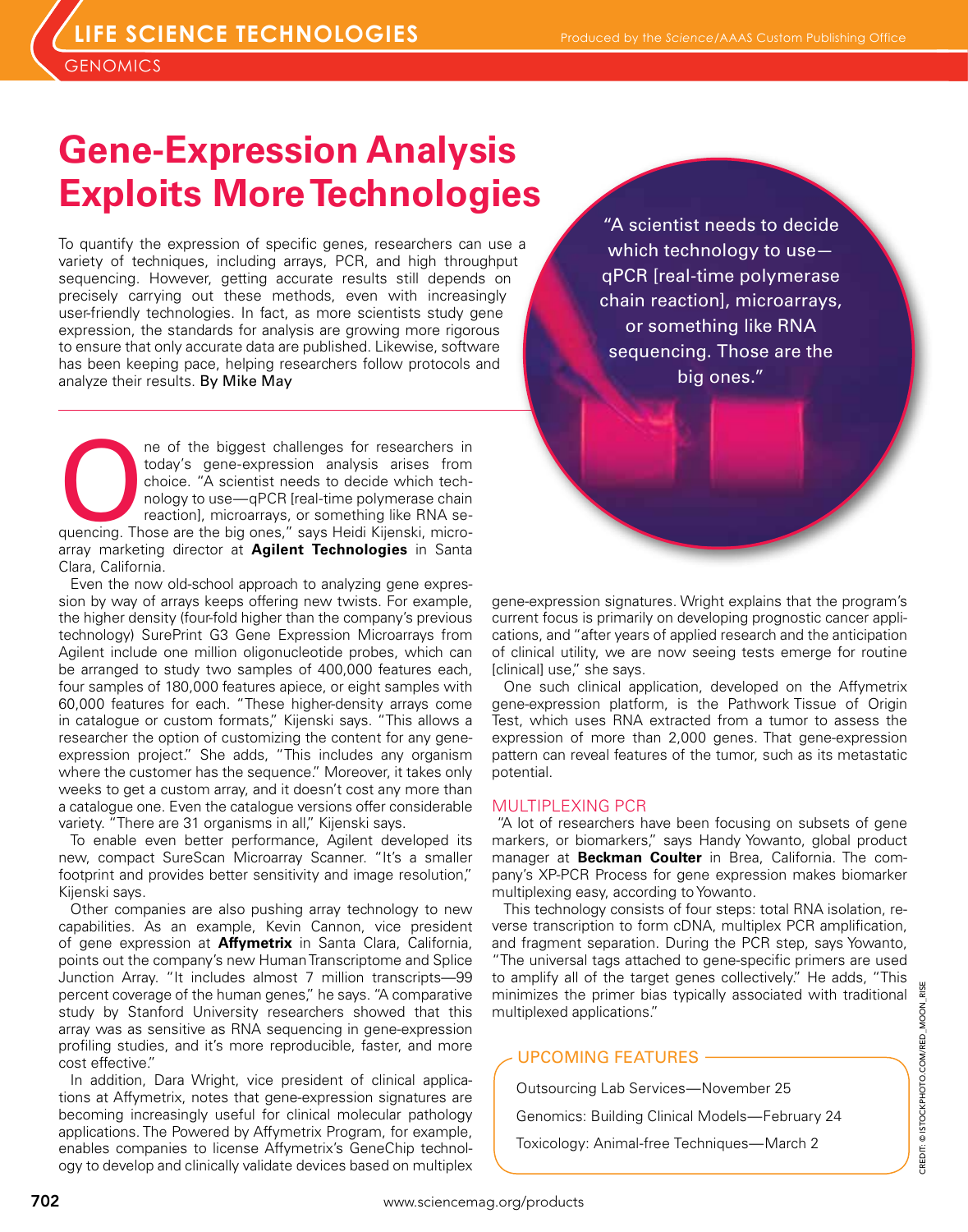The specificity of this technology stems from the target-spe-<br>
FEATURED PARTICIPANTS cific primers along with PCR-product separation using capillary electrophoresis. "This enables down to one-base fragment resolution," explains Yowanto. In addition, he points out that researchers can "include multiple housekeeping genes as controls within a single reaction, so they don't have to worry about well-to-well or run-to-run variations."

The technology is beginning to gain traction, Yowanto notes and it's being used in a range of applications. As examples, he mentions cancer research and microbial detection.

For primer design, researchers can use Beckman Coulter's eXpress Designer software. In addition, Yowanto points out a few primer-design tips: "You should make sure that the primer is intron-spanning to minimize the interference with genomic DNA. Also, make sure primers are not designed where SNPs could occur because that might reduce the quantification." He adds, "Designing primers will get easier over time as the users get more experience with this technology in different experiments."

# CPR FOR PCR

Getting accurate results from PCR demands considerable attention to detail. As early as 1997, Stephen Bustin, professor of molecular science at **Queen Mary, University of London,** realized this constraint. "It became clear to me early on that the way things were being done was not sufficient if you want to quantify the results," he says.

Specifically, Bustin says, researchers often do not include enough information in their publications about how they perform quantitative PCR. "When there is information," he adds, "it's likely to be wrong. So there's a real problem with peerreviewed literature."

In 2009, Bustin and his colleagues published the *m*inimum *i*nformation for publication of *q*uantitative real-time PCR *e*xperiments (MIQE) guidelines. Some companies quickly joined this fight. "Bio-Rad was certainly the pioneer," says Bustin. "It has put a huge amount of effort in publicizing and implementing the guidelines with road shows and so on." Some other large vendors—including Agilent Technologies, **Life Technologies,**  and **Thermo Fisher Scientific**—also provide MIQE-compliant assays. Bustin also points out that qbasePLUS from **Biogazelle** in Zwijnaarde, Belgium, is "the only qPCR analysis software that complies with MIQE."

According to Frank Bizouarn, field application specialist in the **Bio-Rad** gene expression division, "qPCR is the tool to analyze gene expression, but you need diligence in how you set up and run your experiments." For sample preparation, he notes "Bio-Rad's Experion automated electrophoresis station determines if the RNA quality is good or bad for gene-expression analysis." He adds that Bio-Rad sponsored the first MIQE qPCR iPad app, developed by Michael W. Pfaffl of the **Technical University of Munich** and Afif Abdel Nour of the **Polytechnic Institute of LaSalle Beauvais.** "With this," says Bizouarn, "you can check off MIQE guidelines as you go along."

# EXAMINING SINGLE-CELL EXPRESSION

"The population average is a lie," says Marc Unger, chief scientific officer at **Fluidigm** in South San Francisco, California. "For gene expression, the population average of any given gene is not necessarily characteristic of any of the cells in the population." For example, the histogram of gene expression of a particular gene's intensity might show two peaks from two different

Agilent Technologies www.agilent.com

Affymetrix www.affymetrix.com

Beckman Coulter www.beckmancoulter.com

Biogazelle www.biogazelle.com

Bio-Rad www.bio-rad.com

Fluidigm www.fluidigm.com

Illumina www.illumina.com

Life Technologies www.lifetechnologies.com Nanostring Technologies www.nanostring.com

Polytechnic Institute of LaSalle Beauvais www.lasalle-beauvais.fr/ spip.php?lang=en

Queen Mary, University of London www.qmul.ac.uk

SAS www.sas.com

Technical University of Munich www.tum.de

Thermo Fisher Scientific www.thermofisher.com

groups of cells. The average—in the middle—would not represent the expression in any of the cells.

Instead of assessing the expression at a population level, some answers can only be found in single cells. "In lots of biological processes, single cells may be driving or dominating the behavior," says Unger. As an example, he mentions cancer stem cells.

In looking at single cells, though, Unger encourages researchers to study multiple genes. "If you're looking at only a few genes at a time," he says, "then you will miss patterns in the expression." He points out that the Fluidigm BioMark HD System for real-time PCR plus its Dynamic Array chips can simultaneously track 96 genes in 96 cells.

Not just any technology provides enough resolution to work with single cells. "By their very nature, single cells are tiny, which means there's not much material to work with," says Ken Livak, senior scientific fellow at Fluidigm. The microfluidic technology underlying the BioMark HD can actually control cells one by one.

To see how different cells vary in expression, though, a researcher must analyze many cells. In just three hours, according to Livak, the BioMark HD can analyze 96 cells, which can produce as many as 9,216 data points (from 96 genes in 96 cells).

# EXPRESSION BY COUNTING

"All of the methods in the past that looked at gene expression were relatively indirect—measuring expression levels by labeling transcripts and hybridizing them to an array," says Gary Schroth, distinguished scientist at **Illumina,** headquartered in San Diego, California. "The trend is very clear that the world is moving more and more towards sequencing or counting assays." He adds, "RNA sequencing is more about counting and directly characterizing the molecules in your biological sample."

In January 2007, according to Schroth, his group continued »